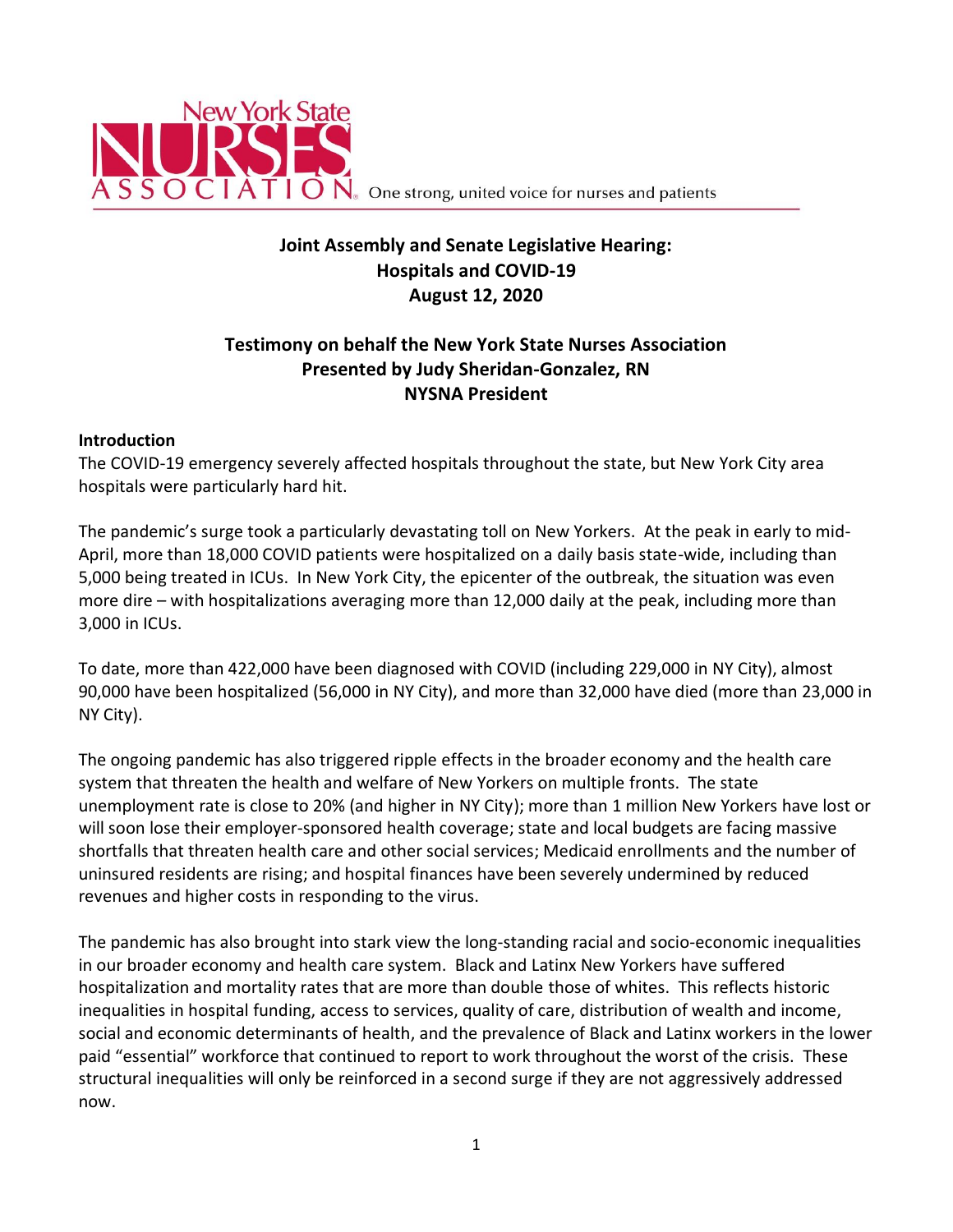Though the pandemic is currently under some degree of control in NY State, the threat of a resurgence in the fall and winter is very real and indeed likely. The virus is spreading very rapidly in other parts of the country, and as cold weather forces people back indoors and schools and businesses are reopened, a COVID resurgence that also overlaps with the seasonal influenza is almost inevitable.

Given our members' direct experiences during the first COVID-19 surge and the likelihood of a second wave at the end of the year, it is imperative that we properly understand what happened in the spring and how the pandemic exacerbated existing weaknesses, structural trends and inequalities in our health care system. We have a responsibility to draw these lessons and take urgent action to fix these problems before we find ourselves facing a similar crisis in the fall and winter.

Based on the experience and analysis of the nurses who were on the frontlines of the fight against COVID, we believe that the following issues need to be urgently addressed:

#### **1. Inadequate hospital staffing and the need for minimum staffing standards**

During the height of the first phase of the crisis, hospitals were directed to increase their bed capacity by at least 50% and the state added tens of thousands of ventilators to accommodate increased ICU patients. As noted above, at the high point hospitalizations and ICU usage rates substantially exceeded pre-crisis system capacity (about 53,000 beds and 3,300 ICU beds), with the situation in NY City even more overstretched. The conversion of space and the procurement of beds and ventilators was accomplished relatively easily. What was not easy to accomplish, however, was to find adequately trained staff to provide care for the expanded admissions of COVID patients.

The staffing situation before the crisis was problematic, with nurses regularly reporting that they were too short-staffed to provide proper levels of patient care. The state, despite sustained demands from nurses and patient care advocates, had failed to implement minimum staffing ratios and other regulations to ensure safe patient care.

The lack of minimum staffing standards, equally enforced and applied to all hospitals, had two immediate effects that were amplified during the crisis and caused unnecessary suffering and higher mortality.

First, there was a general shortage of staff throughout the system, forcing nurses to scramble to provide care for large numbers of patients. For example, in a normal ICU there is little dispute that a nurse should have no more than 2 patients, and in some cases less than that. During the crisis, the number of ICU patients that nurses had to care for skyrocketed, with reports of nurses caring for six, eight and even more than 10 patients at a time. Similar patterns emerged in standard medical/surgical units and Emergency Rooms throughout the system.

Second, the crisis highlighted the staffing disparities within the system. Some hospitals (particularly the flagship hospitals within larger private systems as well as other profitable hospitals) were able to provide much better staffing during the crisis. Poorly resourced safety net hospitals, public hospitals and satellite community hospitals within large systems, on the other hand, had much poorer staffing to begin with and fared much worse. Reporting by the New York Times and numerous other sources has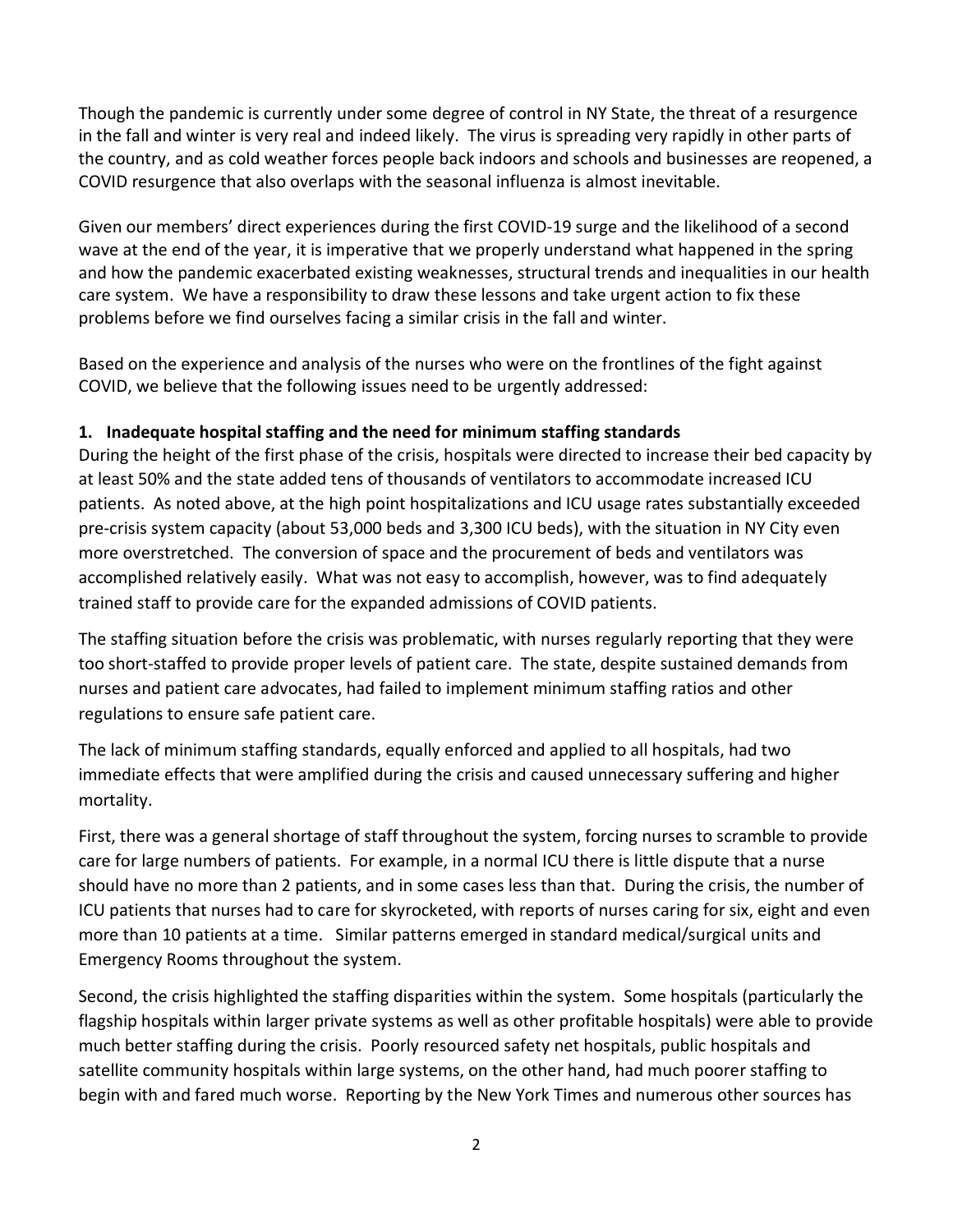shown that mortality rates in these understaffed and under-resourced hospitals was higher than in the "richer" hospitals.

If the state had implemented uniform minimum staffing requirements throughout the system, the disparities in outcomes resulting from unequal staffing patterns would have been avoided and fewer patients would have died. Improved staffing standards will lead to better care under normal circumstances and will improve the capacity of hospitals to respond to COVID and other public health emergencies. All patients, regardless of where they live their income level are entitled to quality care and the same chance of survival.

Finally, we would note that the state was required to conduct a study of staffing patterns in hospitals and long-term care facilities and release it in December of 2019. It is our understanding that the DOH has committed to release the study this week. We call on the legislature to carefully analyze the study and other relevant data and to enact minimum staffing legislation to provide all patients with safe, quality care.

#### **2. Implement minimum standards for shifting nurses to areas outside their areas of practice**

During the height of the crisis, as hospitals scrambled to staff the increased number of beds, many noncritical services were reduced or entirely eliminated and those nurses were shifted to cover acute and intensive care COVID patients.

We received numerous reports of nurses with from labor & delivery, out-patient clinics, surgical suites, and other areas being abruptly transferred to staff acute care and intensive care units with little or no prior experience in these areas and inadequate or no training to fulfill these new roles.

This situation was particularly distressing to nurses as healthcare professionals who are committed and held to the standards of their profession and dedicated to providing the best possible level of care, notwithstanding that hospitals and nursing homes received broad immunity from civil liability during the state of emergency. The situation was made worse by the widespread staffing shortages and the influx of ill-prepared temporary "agency" staff who were often themselves not properly trained or experienced to help out with patient care on those critical care units.

The state must implement minimum standards and protocols to require that hospitals meet minimum training standards before they are allowed to transfer or shift nurses and other direct care staff care for patients in acute and critical care areas.

## **3. Failure to address the needs and consider the input of nurses and other front-line staff**

In the response to the crisis, there was a consistent pattern of reliance on top-down directives (from the CDC, the State DOH, local health departments and hospital executives) that led to inconsistent or contradictory policies and protocols and failed to seek input and advice from the front-line nurses and other direct care staff who were responsible for implementing the direct response to the pandemic.

This pattern was expressed in numerous areas of hospital operations and led to significant confusion, undermined the health and morale of staff, impeded effective hospital operations and contributed to avoidable and unnecessary mortality among patients and staff.

Examples of these shortcomings included the following: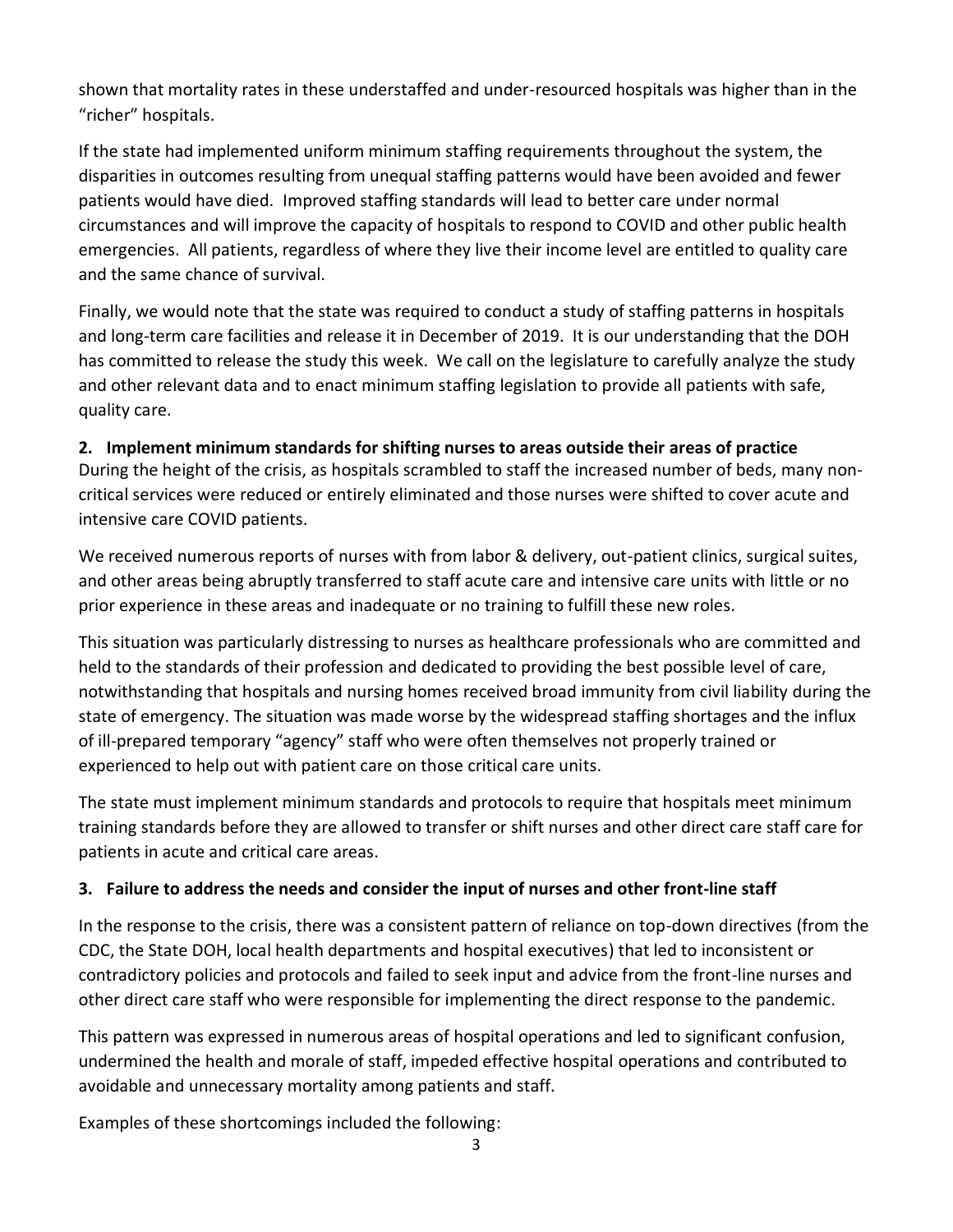- Failure to effectively coordinate and direct patient care within the hospital system, including the proper distribution of PPE to protect staff;
- Infection control standards and protocols issued by the CDC, the State DOH and local health departments were constantly changed and watered down, without any scientific or clinical basis, and often driven by a systemic failure to produce and distribute adequate stocks of PPE;
- Implementation of policies to sterilize and reuse disposable PPE that lacked a scientific basis and exposed staff to infection by providing them with degraded or ineffective equipment;
- Refusal to consider the acquisition and distribution of reusable PPE such as PAPRs and Elastomeric masks in the face of acute shortages of disposable respirators;
- Failure to consider or implement engineering controls such as improved ventilation to protect staff and patients from infection;
- Constantly shifting criteria for isolation and quarantine of staff exposed to or infected by COVID, leading to staff being recalled to work while sick or still contagious;
- Widespread layoffs and furloughs of staff who could have contributed to COVID care in their hospitals or available to assist in other facilities;
- Failure of the State DOH and hospitals to implement an effective method for shifting staff to where there were shortages within the broader hospital system (NYSNA had to design and advocate for the activation of a "COVID Nurse Corps" to allow furloughed or laid off nurses to be deployed on a voluntary basis to other hospitals that were experiencing shortages);
- Failure to designate COVID as an occupational illness for nurses and other workers and to allow them to receive Workers Compensation disability or death benefits without employer or insurer interference when they contracted COVID;
- Ongoing lack of clarity and transparency during the reopening phase regarding the definition and meaning of the 90 day stockpile requirement (90 day PPE supplies under conventional infection control protocols is not the same as 90 days PPE supply under critical conservation standards).

These shortcomings need to be addressed before we face a resurgence of the pandemic. Infection control and PPE protocols needs to be scientifically based and uniformly applied throughout the hospital system.

Nurses and other direct care staff need to be included in the decision making process at the policy level and within their workplaces to effectively learn from our mistakes in the first wave and to avoid repeating those mistakes in any resurgence of the pandemic.

## **4. Racial and social inequalities in health outcomes and health care**

The existence of racial and social inequalities in our health care system is long-standing and hardly a secret. Black and Latinx communities in New York have long suffered from lower life expectancy, higher infant and maternal mortality rates, and higher incidence of heart disease, diabetes and other chronic health conditions. People of color are more likely to be uninsured or to rely on Medicaid and other government health programs, to forego or be denied access to health care services due to discrimination, and more likely to live in unhealthy environmental conditions.

These historic inequalities were laid bare during the coronavirus pandemic, with startling results, according to data released by the City of New York (with similar patterns in other states and cities):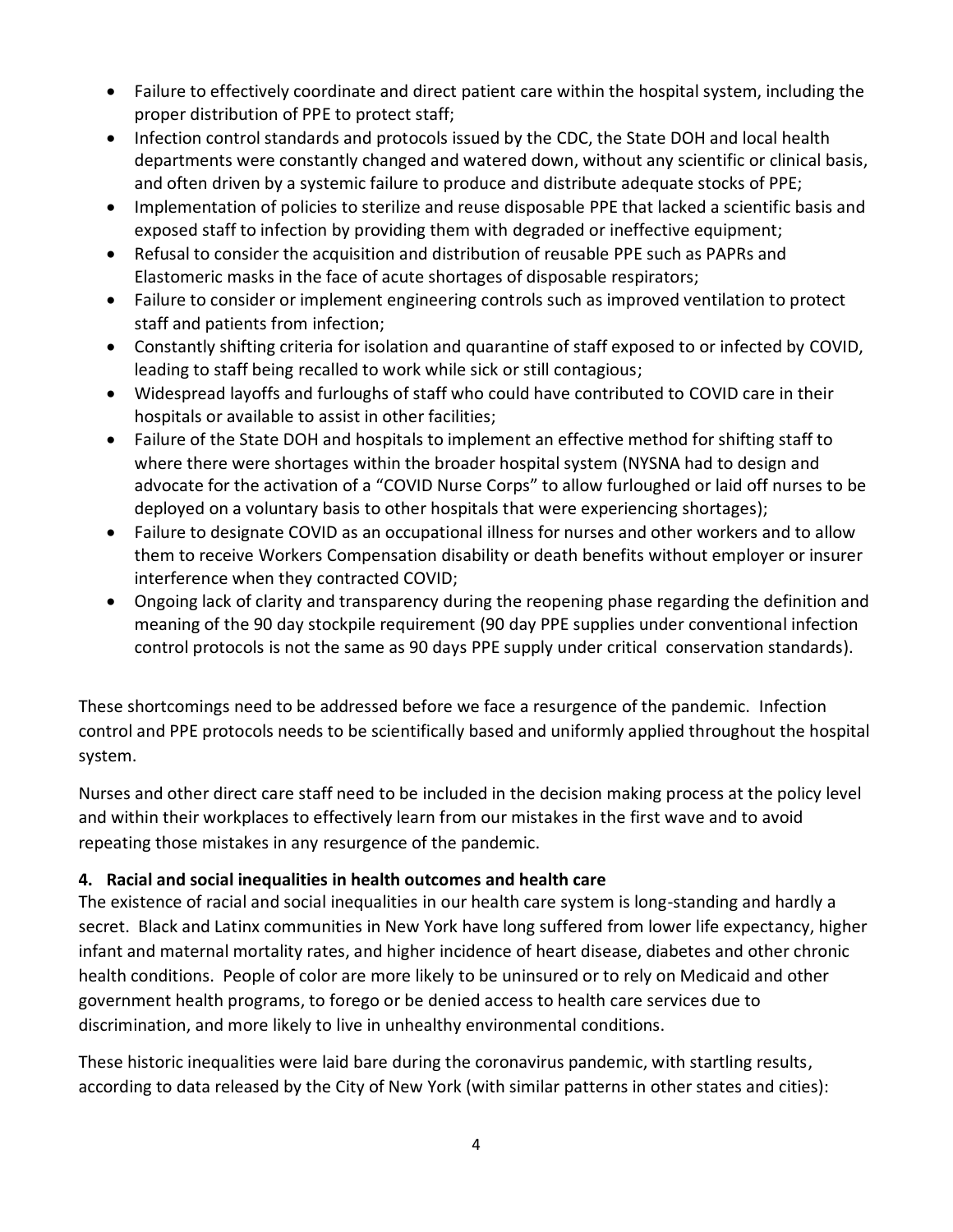- The COVID hospitalization rate for Blacks was 711, for Latinx 685 and for whites only 320 per 100,000 population;
- The COVID mortality rate for Blacks was 246, for Latinx 261, and for whites only 123 per 100,000 population.

The racial disparities are even worse when factors such as income and geography are included. In largely white and affluent Battery Park City the mortality rate was 0/100,000 and in the Financial District 24/100,000. In Harlem/Washington Heights the mortality rate was 215/100,000 and in East New York 628/100,000. The largely Black and very low-income people of East New York thus died at *30 times the rate* of affluent residents of lower Manhattan.

The shocking mortality rates were worsened during the crisis because Black and Latinx patient are less likely to receive their care in well-resourced private hospital systems and more likely to be treated by under-funded and relatively poorly resourced public sector and private sector safety net hospitals.

The racial inequalities in our economic and health care system must be fully recognized and systemically addressed as the crisis that they are – this will require action to eliminate income and wealth inequality, equal funding for safety net hospitals and other care givers, and expansion of direct care and support services to target these vulnerable patients and communities.

## **5. Impose a moratorium on hospital closures and service reductions**

The healthcare system in New York has been undergoing a sustained and intentional reduction in the number of hospitals and available in-patient beds. In New York City dozens of hospitals have closed in the last 20 years and rural hospitals are increasingly under threat of outright closure or substantial reductions in capacity and services.

These trends are partly the result of state policy to reduce direct and indirect government spending on hospitals, including reduced Medicaid reimbursement rates and an unequal allocation of government funding. This has enabled the creation of a two-tier system of haves and have nots.

They also reflect a restructuring of the hospital system to reduce the "brick and mortar" footprint, shift to outpatient and ambulatory services, and shed unprofitable "service lines" as hospital executives increasingly treat hospitals and health care as a market-oriented, revenue-generating, competitive business rather that social institutions meeting basic human needs.

This is reflected in pre-COVID efforts to shed services and beds in pursuit of higher revenues, a trend that has continued even in the midst of a public health emergency, including the following ongoing examples:

- The Montefiore system has been pushing to close the Mt. Vernon hospital, which serves a largely Black community, despite the opposition of the local community and its elected representatives;
- The NY Presbyterian system has been attempting to close its in-patient psychiatric unit at the Allen Pavilion in Northern Manhattan and to convert the space to a spinal surgical center;
- Numerous other hospitals around the state are temporarily or permanently seeking to close or reduce psychiatric/mental health, pediatrics, substance use and other in-patient units because they are poorly reimbursed and lose money.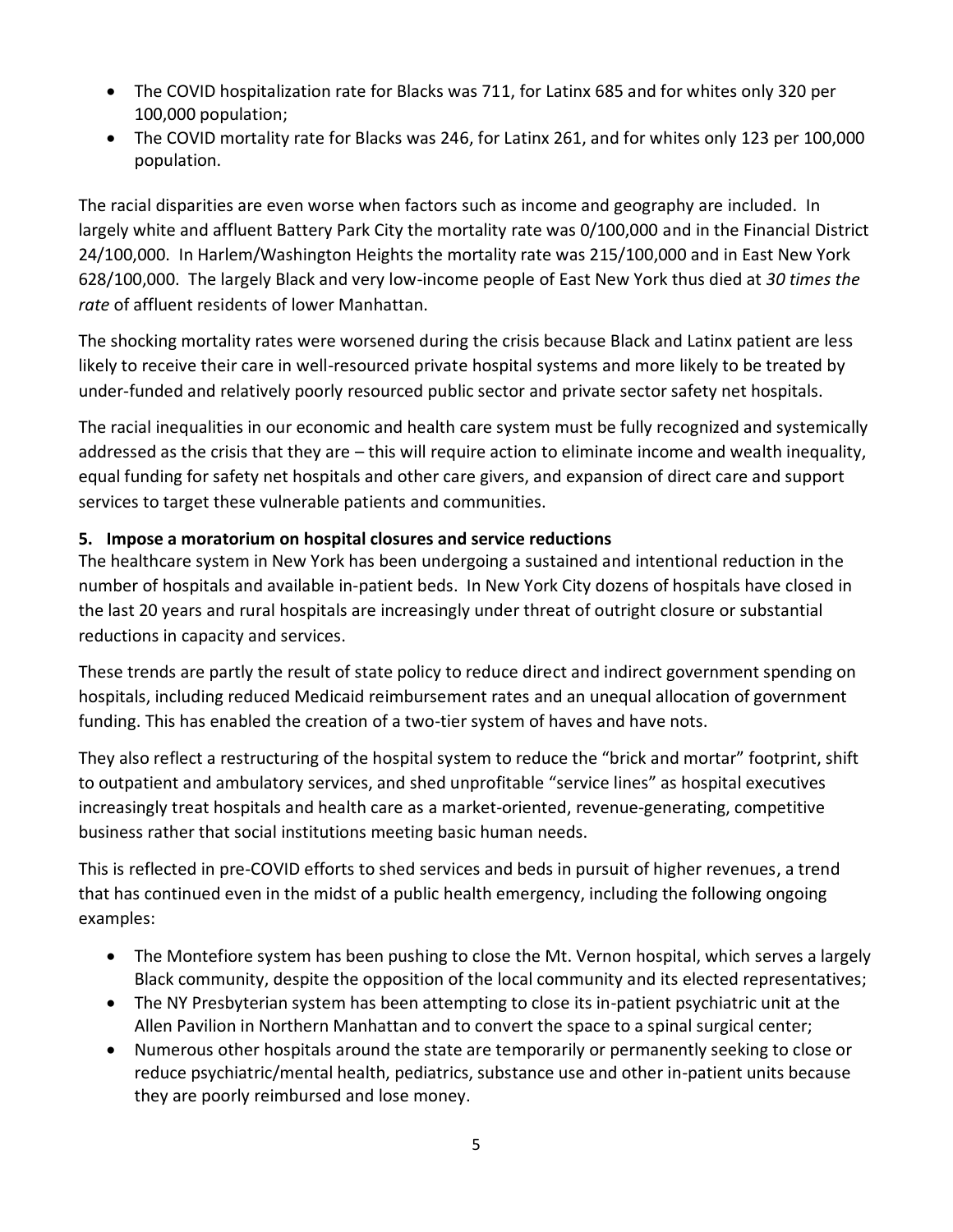These ongoing efforts have intensified during the pandemic as hospitals increasing use COVID as a rationale to "temporarily" close these services as a first step to permanently eliminating them.

The Greater New York Hospital Association (GNYHA) pretty openly admits that it is using the financial strains of the COVID crisis as a pretext to justify these already prevalent practices. Hospitals, says GNYHA, will have "to realign their costs" as part of "an extremely difficult process" that "may involve painful decisions for patients and communities because it will be particularly hard to preserve current service levels for clinical services that require cross-subsidization, such as obstetrics, mental health, addiction, and other services for which Medicaid is the principal funding source." Or in plain English, the hospitals want to dump the patients and services that don't generate profits.

In light of the ongoing pandemic, we call on the legislature to protect the public health by enacting a moratorium on outright closures and reductions of vital services. This will be an important first step to reversing the longstanding trend to treat health care as profit-making opportunity.

#### **6. Increase reimbursement rates for underfunded safety net hospital and services**

We have already noted that the COVID crisis has disproportionately affected historically underserved communities and particularly people of color.

The effects of the pandemic have also intensified long-standing inequalities and distortions in the funding of safety net hospitals. This historic structural problem is manifested in several ways.

First, we have a general inequality in hospital funding caused by structural distortions in reimbursement rates between Medicaid, Medicare and other government sponsored health care on the one hand, and private insurers on the other.

Medicaid, for example, is the primary source of funding for safety-net hospitals and it reimburses hospitals at rates that are substantially below costs (as low as 60% of costs for some services). Safetynet hospitals have high rates of Medicaid and uninsured patients and low rates of privately insured patients.

Private insurers, on the other hand, reimburse hospitals at rates that are greatly in excess of costs (ranging generally at about 150%-160% of costs, and in some cases much higher than than). The large private networks generally have low rates of Medicaid patients and high rates of privately insured patients.

Second, even within Medicaid and private insurance structures, many services are relatively under paid compared to others. For example, Medicaid reimbursement rates for in-patient mental health services are extremely low in comparison to reimbursement rates for surgical and other more complex procedures. The same pattern also applies to private insurer reimbursement rates.

Third, there are wide variations in reimbursement rates paid by private insurers. Large health systems, anchored by academic medical centers, are able to use their market share and other leverage to negotiate much higher rates for the same services than public or private safety net hospitals and independent community hospitals. This means that even when a safety-net hospital has privately insured patients, it often receives much less from the same insurer for the exact same services than a large private network hospital.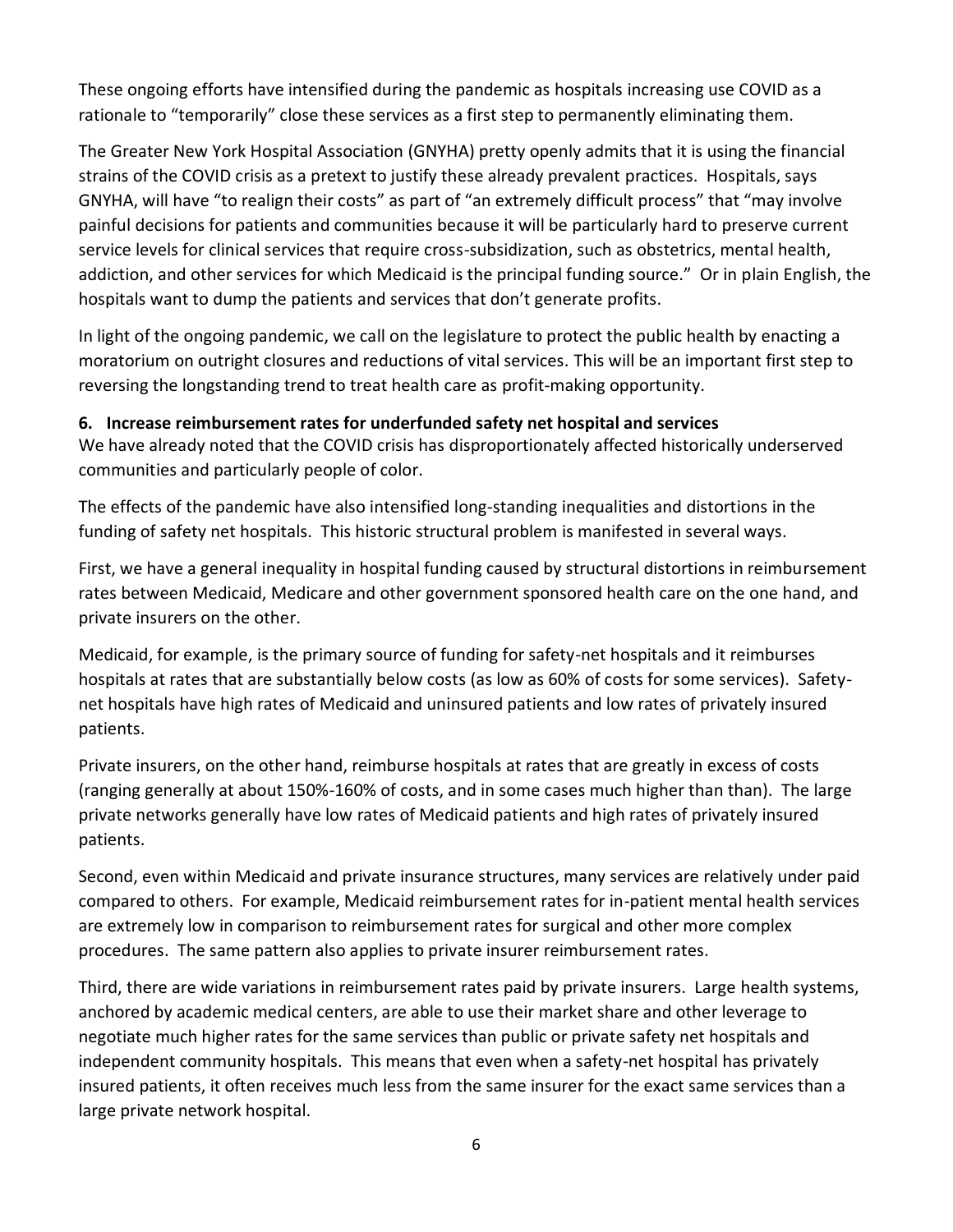It thus comes as no surprise that safety net hospitals experience recurring financial difficulties. They have more Medicaid and uninsured patients, they provide more low-paid mental health and other kinds of services, and even when they provide care to privately insured patients that don't make enough to break even.

It also comes as no surprise that the large hospital systems are openly admitting that they will seek to close or reduce services that provide care to Medicaid and uninsured patients and make the "painful" decision to stop providing mental health, obstetrics and other poorly reimbursed services.

This two-tiered system results in less money for staffing, for PPE, for equipment and supplies, for capital improvements and maintenance, and inequality in the quality of care and patient outcomes. It is unconscionable to allow such pronounced inequalities to continue to exist in a modern society.

To address these inequalities, we need to (a) increase Medicaid reimbursement rates to safety-net hospitals, particularly those defined as Enhanced Safety Net Hospitals under state law; (b) equalize the reimbursement rates for mental health and other poorly paid services that are increasingly provided by safety-nets; and (c) regulate the reimbursement mechanisms of the private insurers to equalize the distribution of funding within the hospitals system.

These goals will require the reestablishment of a system of direct reimbursement rate setting by the state that applies to Medicaid and private insurers or a transition to a single payer model that will distribute funding equally based on patient and community needs.

## **7. Target distribution of DSH/ICP funding to safety-net hospitals**

The federal government provides New York with approximately \$1.8 billion in Medicaid Disproportionate Share Hospital (DSH) funding. This pool of money requires an equal share of local funding, creating a total pool of about \$3.7 billion that is supposed to be targeted to safety net hospitals that provide a disproportionate share of Medicaid and uninsured patient care. The idea is that this funding makes up for the losses that result from poor Medicaid reimbursement rates.

Of this amount, \$1.1 billion is distributed through the Indigent Care Pool (ICP). The ICP in New York has been structured in a manner that improperly distributes money broadly to almost every hospital in the state. This funding thus provides substantial amounts to hospitals that neither deserve nor need the additional support.

Some hospitals receive ICP funds even though they provide very few services to Medicaid patients. In addition, many large network hospitals that routinely generate very high net revenues (profits) because they have high rates of privately insured patients continue to receive ICP payments that they do not need. For example, NY Presbyterian received more than \$60 million in 2018, even though it generated profits of more \$300 million that year. Similarly, Mount Sinai and NYU Langone each received more than \$50 million while also generating large annual profits.

The distribution of ICP funds to profitable hospitals that have lower rates of Medicaid and uninsured patients, higher numbers of privately insured patients and large operating surpluses depletes the amount of funding available for safety-net hospitals that truly need the money to maintain services and continue to operate.